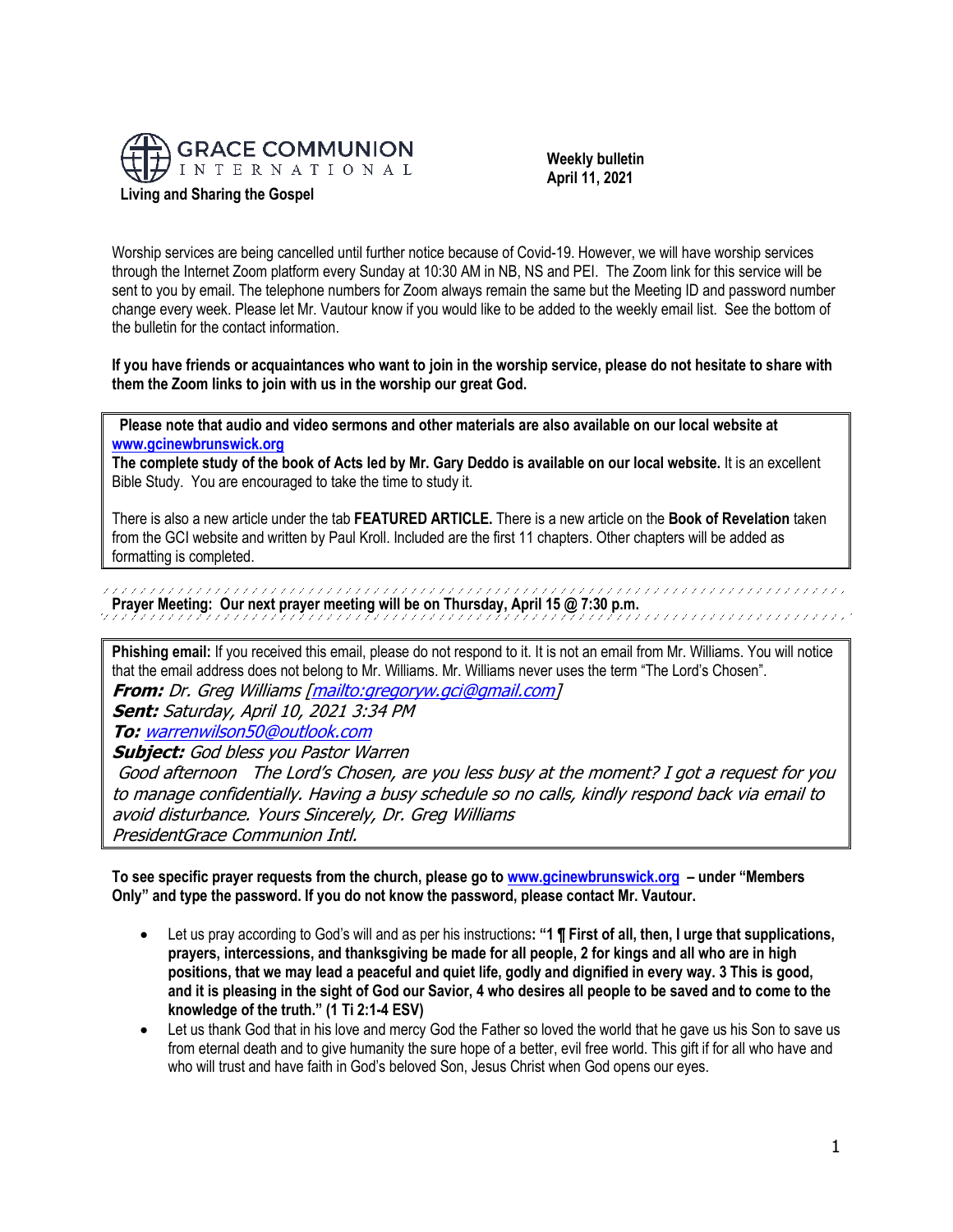- Let us pray for our brothers and sisters in GCI who are living on the island of St. Vincent where the La Soufriere volcano has just erupted. Please pray for all people living on that island as well as people living in adjacent islands also affected by the ash spewed by this powerful volcano.
- Please pray that God will strengthen and protect GCI members and all Christians living where the Covid 19 pandemic is raging including we who live in Canada. Areas especially hard-hit in Canada are the province of Québec, Ontario and the other Western provinces. The northern Western part of New Brunswick is also affected overwhelming the hospital capacity to care for all patients. Let us pray to remain faithful and to continue to have faith and trust in our faithful Lord Jesus.
- Let us thank God for all those who are working tirelessly to help others such as doctors, nurses, all those working in seniors' homes, special care homes, researchers, and so many more.
- Although death is inevitable, let us pray to have the courage and God-given ability to express the love of God shed abroad in our hearts (Romans 5)
- Let us also pray that during this difficult time, God will open our eyes to the good works he has already prepared for us.
- As the apostle Paul prayed, let us pray for one another asking that we may be filled with the knowledge of his will in all spiritual wisdom and understanding, so as to walk in a manner worthy of the Lord, fully pleasing to him, bearing fruit in every good work and increasing in the knowledge of God. May we be strengthened with all power according to his glorious might, for all endurance and patience with joy, giving thanks to the Father who has qualified us to share in the inheritance of the saints in light. Let us thank him that he has delivered us from the domain of darkness and transferred us to the kingdom of his beloved Son, in whom we have redemption for the forgiveness of sins. (From Colossians 1:9-14)

**Offerings: (Paraphrase of some information given by Mr. Hall, GCI Canadian Director)**: Just a reminder that any donations we receive via either Credit Card or Canada Helps are subject to about a 3-3.5% fee which means any donations we receive for your congregation, are reduced by that amount. Direct Debit (Pre-authorized Payment) or E-Transfers have much lower transaction fees, that we do not back charge to the local congregation. (Cheques do not have a transaction fee). One can send E-transfers t[o khorwood@gcicanada.ca](mailto:khorwood@gcicanada.ca) (her full name is Kathleen Horwood) if their bank uses INTERACT. There is no need for a password as the donations are deposited directly into the GCI banking account. In the subject or message line, write the name of your church and your member number. There is no need for a password as your offering will directly immediately in the GCI church bank account. Most bank send an immediate confirmation of successful deposit. If you do not know your member number, please write to Mr. Vautour at the email address below.

You can send your offering directly by cheque to the following address: **Grace Communion International- Canada, Suite 203A, 2121 Airport Dr., Saskatoon, SK 7SL 6W5.** If you prefer, you can also call **1-306-653-2705.** 

*You can also donate via phone using a credit card, or via Canada Helps using the donate button on our website* **at <https://www.canadahelps.org/en/dn/7735> .** *All donations received via "Canada Helps" are credited to the members local congregation. It is therefore important that you include your address and other information Canada Helps asks.*

### **2021 Virtual Denominational Celebration** April 4, 2021



Please see [https://www.gci.org/events/2021](https://www.gci.org/events/2021/) for schedule. It **also posted on our local Website under bulletins 2021 – April. Registration is to begin on April 15 th.**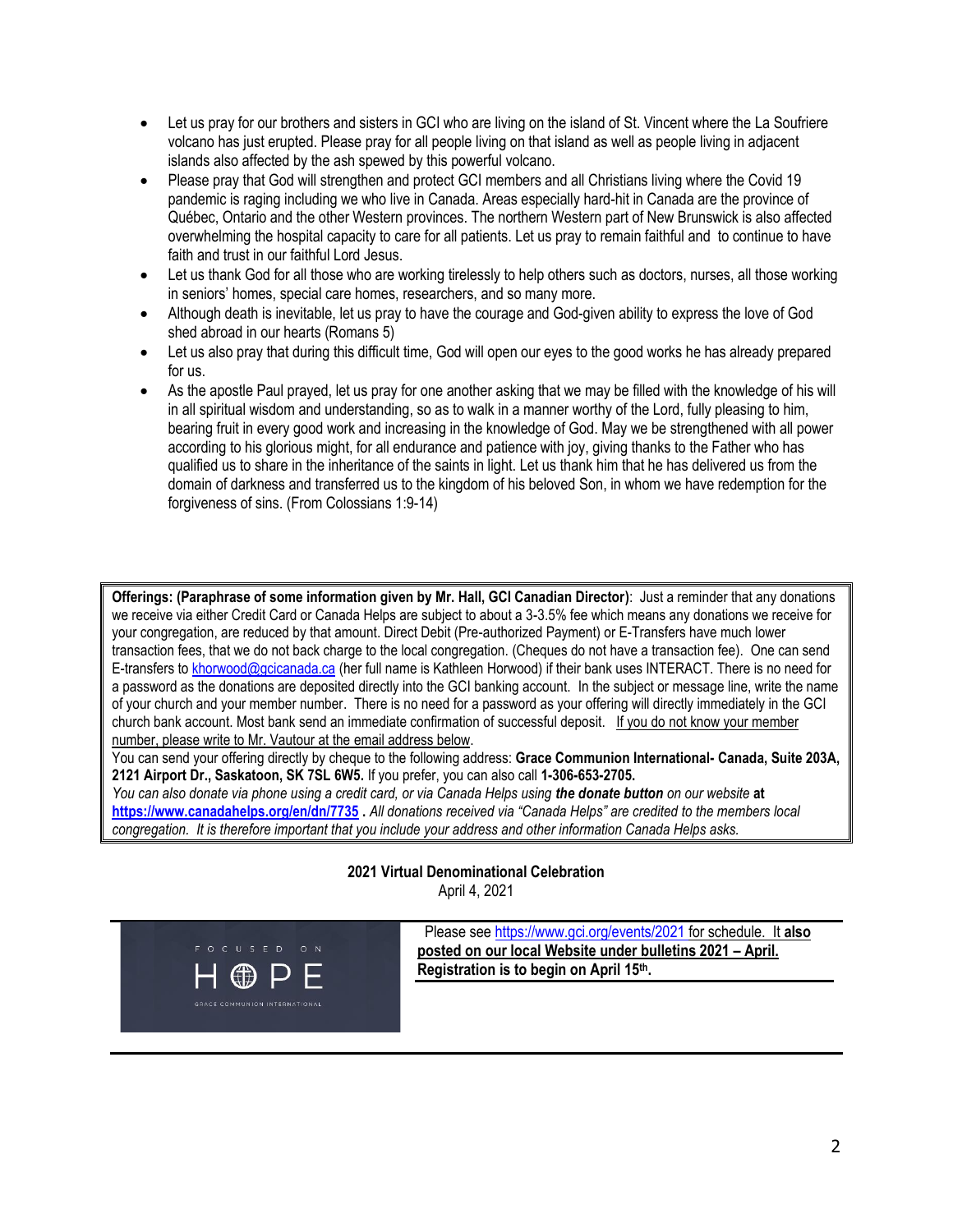## **The Post-Covid Church (April 7, 2021)**



Greg and Susan Williams

Dear GCI Family and Friends,

The COVID-19 pandemic was an external shock to our established systems unlike any of us have ever experienced. Our pastors and ministry leaders have been challenged to re-think church. It has certainly been a time we have needed the creative voices among us. Many congregations have done well to listen to the creatives and have found clever ways to worship and fellowship via technology. [\(GCI Creative Community FaceBook Page](https://www.facebook.com/groups/1782912925166744/) is a splendid resource for continued sharing of fresh ideas).

So, now that we are a quarter of the way through 2021 and are seeing signs of hope, how do we approach the possibility of movement out of the pandemic?

Meredith McNabb, Associate Director for Educational Programming at Lake Institute, says this:

*"On the practical management side, in a time of external shocks, the leadership task might best be summed up as asset management: what resources do you have, and what do your core values say should be done with those resources?"*

This is good, straight-forward advice. I would add that it needs to happen in the spirit of **Acts 15** and the Jerusalem Council, where after hearing testimony and meetings bathed in prayer, they arrived at meaningful conclusions that "seemed good to the Holy Spirit and to us" (**verse 28**).

As we have relied on our creative folks to help learn new ways to sustain the work and presence of the church, now is a good time to for church leaders to convene and have serious conversations about the values and mission of their local church.

McNabb adds these helpful questions:

- 1. Why does the congregation exist?
- 2. What is the spiritual, transformational, life-giving, and meaning-making work that caused the congregation to gather in the first place?
- 3. How do these elements play out going into our future?
- These questions set the table for what could turn into a transformative leadership meeting.

I am happy that our focus this year is on the Faith Avenue. Much of our pre-Covid focus was on the Sunday gathering. I would speculate that up to 80% of our attention, resources and energy went into the Sunday meetings, and then the pandemic shut our doors. This blip in church life may prove to be an incredible wake-up call for the church to better distribute its attention, resources, and energy.

#### **What is the new storyline for our church?**

Connect Groups are a timely answer as we continue to build and nurture relationship with one another, and collectively walk with Jesus. These groups can thrive online or in the physical setting of someone's living room. Cross-Generational Care is a demanding need as some of our senior members and at-risk members will not be able to gather the same as before the pandemic. It is the authentic care of the church that finds meaningful ways to keep these members still included as part of church life. This is an area that requires us to step up.

Community-Building Events may receive more attention than usual since many of these activities can happen outside in a safer setting for social distancing. This is a key spot where the Faith Avenue Team converges with the Love Avenue Team. Sharing and comparing ideas from both teams that will develop into plans will be extremely helpful. And be sure to give special consideration to how these activities mix and match with neighborhood engagement.

A healthy church will find ways to function well in all three ministry avenues – Love, Hope, and Faith. It begins with a focus on Jesus as our Lord, Provider, and the Head of our church. What has Jesus been saying to us through this global health challenge? How has he reorganized our church? What priorities is he directing us toward? These questions need to begin the assessment process for your leadership teams, as you gather to set your eyes toward the future.

Jesus is our Love, Hope, and Faith. As we actively pursue thoughts, plans and activities in each of these avenues, let's be assured that he is the one leading, and we are alongside as participants. Faith Forward! Greg Williams

## **Lament for the Asian-American Community (Mr. Greg Williams – April 7, 2021)**

GCI mourns the eight lives senselessly lost at Atlanta-area spas, including six women of Asian descent. The attacks took place against a backdrop of increased violence against Asian Americans and intensifies fear and trauma for many in the Asian-American community.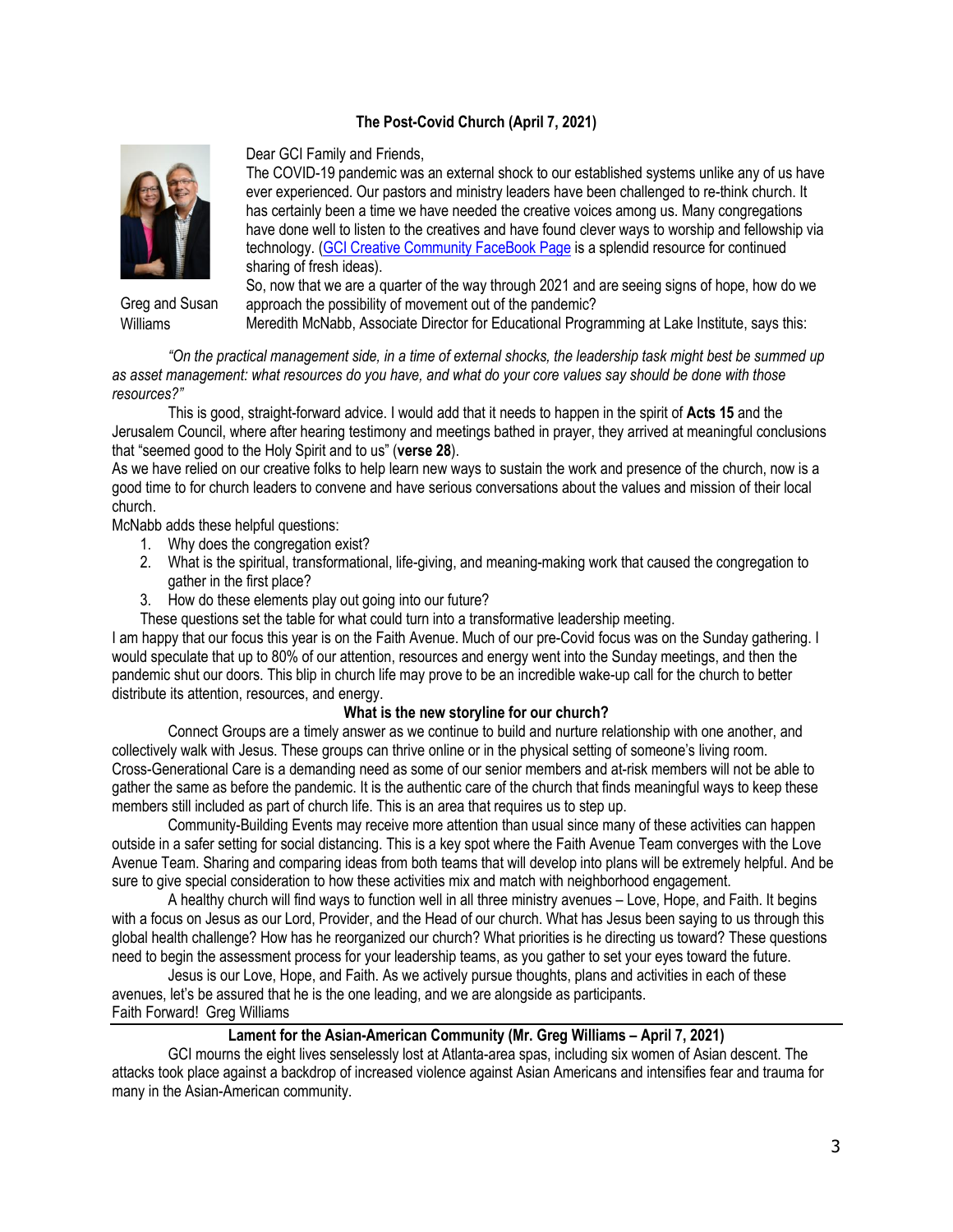GCI denounces violence and hate in all forms against any person or persons made in the image of God. To raise your awareness, over the past year, nearly 3,800 incidents of name-calling, shunning and assault against Asian Americans and Pacific Islanders have been reported to Stop AAPI Hate. Some of the incidents include being spat at, coughed on or physically attacked while being verbally blamed for the coronavirus.

Christians are ambassadors of grace and reconciliation. We have a unique and compelling call to provide leadership for the benefit and dignity of all (**[2 Corinthians 5:16](https://biblia.com/bible/niv/2%20Cor%205.16%E2%80%9320)–20**). The Bible uniformly teaches the essential dignity of all humans and the shared desire to belong in community. GCI understands that the heart of Jesus is for the "other" and the marginalized.

As Christians, we seek to stand with the marginalized. We encourage our members to grieve for the families and friends of the victims, then to seek understanding of the historical and contemporary facets of racism in our country, to willingly enter into hard conversations, and to humbly listen to the hurt while empathizing with the pain of others. All in the hope of the healing that can only come from Jesus. Greg Williams

# **Devotional: The Sparks of Disagreement (April 7, 2021)**



Rick Shallenberger *Regional Director USA, North Central*



*"As iron sharpens iron, so one person sharpens another." ([Proverbs](https://biblia.com/bible/niv/Prov%2027.17)  [27:17\)](https://biblia.com/bible/niv/Prov%2027.17)*

*Twice in the past week two people have quoted this verse to me and pointed out the reality of iron sharpening iron. This verse, which is often quoted in sermons, article and books, is often used in reference to people spending time together in a connect group or in fellowship together. "How can we grow together unless we spend time together, after all, iron sharpens iron…" We often think in terms of rubbing off on each other—sharing the good things with each other. What we fail to focus on is that when iron sharpens iron, friction occurs and sparks fly. The truth is, iron sharpening iron is not always a pleasant experience. People disagree with you. People get upset with each other and sparks fly. Things are sometime said that shouldn't be* 

*said—or in a manner or tone that is less than graceful. Tempers can raise, voices can raise, friction occurs and sparks fly. And this is what the Scripture is telling us. These things are part of growing together in grace and truth.*

Relationships are important for many reasons. They help fill a basic human need and they give us opportunity to love and share life with others. Relationships without friction and sparks might not be as healthy as one might think. It may surprise some to hear that Cheryl and I have disagreements. (Tongue firmly implanted in cheek.) She is not a mini-me and I am not a mini-her. We are two different people with different backgrounds, who grew up in different environments, who had different learning experiences and who—hold your breath—have different opinions about things. As a result, in some of our discussions friction occurs and sparks fly. And not every disagreement ends in perfect peace, we simply agree to disagree. However, and this is vital, we choose to not be disagreeable. There is a significant difference. Our goal is to love each other, to grow in our marriage, to understand each other better. Neither one of us is disagreeable—defined as being unfriendly and bad tempered. In our 36 years of marriage we have experienced iron sharpening iron, and I can say with conviction that I love Cheryl much more now than I did when we first married; she can say the same.

There are two other verses in Proverbs 27 that reinforce this principle.

- "Better is open rebuke than hidden love." (Verse 5)
- "Wounds from a friend can be trusted, but an enemy multiplies kisses." (Verse 6)

Healthy relationships grow when we listen and seek to understand why someone disagrees—when we focus on the other rather than on the disagreement. Relationships grow when we try to see things from another's point of view and choose to not be offended when someone doesn't immediately agree with us or struggles to understand our point of view. I would suggest that God is never put off when we disagree—and let's be honest, we often do. Why didn't you heal this person? Why didn't you answer that prayer? Why didn't I get that job? God, I disagree with your decision. God, I wish you weren't so far removed from me. God, why don't you take care of these people who bother me? God why aren't you more involved?

The Psalms are full of David asking those very questions of God. God why didn't you.., why won't you…, why aren't you… These questions don't bother God because they are part of the friction of iron sharpening iron. David might not agree, we might not agree, but we are not being disagreeable.